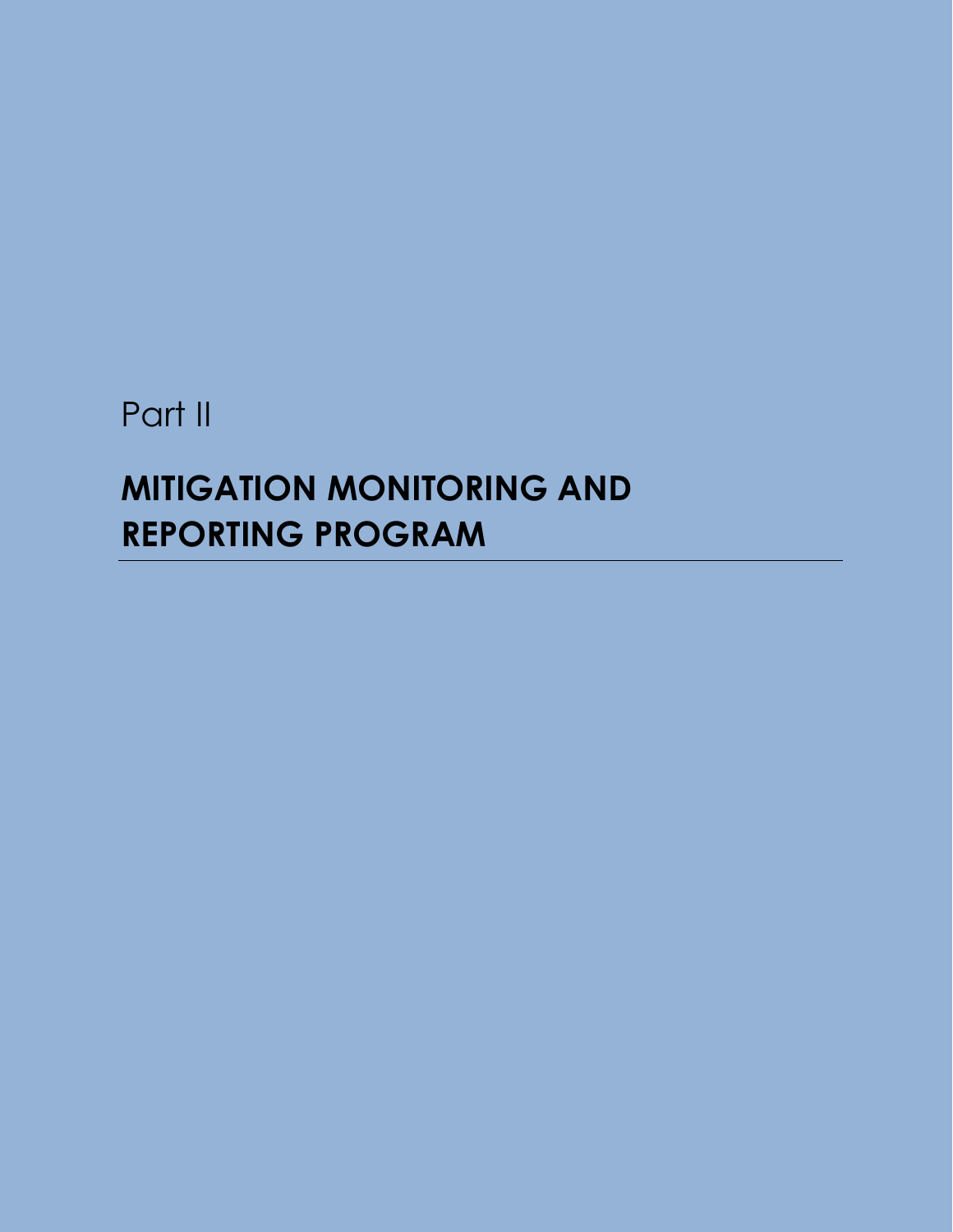## **Part II MITIGATION MONITORING AND REPORTING PROGRAM FOR THE COLLIER PARK RENOVATIONS PROJECT MASTER PLAN EIR**

| <b>Mitigation Measures</b>                                                                                                                                                                                                                                                                                                                                                                                                                                                                                                                                                                                                                                                                                                                                                                                                                                                                                                                                                                                                                                                                                                                                                                                                                                                                                                                                                                                                                                      | Implementation<br><b>Action</b> | Method of<br><b>Verification</b>                                        | Timing of<br><b>Verification</b>                                                                   | Responsible<br>Person                  | Verification<br>Date |  |
|-----------------------------------------------------------------------------------------------------------------------------------------------------------------------------------------------------------------------------------------------------------------------------------------------------------------------------------------------------------------------------------------------------------------------------------------------------------------------------------------------------------------------------------------------------------------------------------------------------------------------------------------------------------------------------------------------------------------------------------------------------------------------------------------------------------------------------------------------------------------------------------------------------------------------------------------------------------------------------------------------------------------------------------------------------------------------------------------------------------------------------------------------------------------------------------------------------------------------------------------------------------------------------------------------------------------------------------------------------------------------------------------------------------------------------------------------------------------|---------------------------------|-------------------------------------------------------------------------|----------------------------------------------------------------------------------------------------|----------------------------------------|----------------------|--|
| <b>BIOLOGICAL RESOURCES</b>                                                                                                                                                                                                                                                                                                                                                                                                                                                                                                                                                                                                                                                                                                                                                                                                                                                                                                                                                                                                                                                                                                                                                                                                                                                                                                                                                                                                                                     |                                 |                                                                         |                                                                                                    |                                        |                      |  |
| <b>BIO-1</b><br>Avoidance of Nesting Birds. To prevent impacts to nesting passerines (song birds)<br>and other non-raptors protected under the Migratory Bird Treaty Act (MBTA) and the<br>California Fish and Game (CFG) Code, the City shall enforce the following:<br>1) If construction occurs during the general nesting season for passerine birds (February 1<br>through August 31), and where any mature tree, shrub, or structure capable of supporting<br>a bird nest occurs within 300 feet of proposed project construction activities, the City shall<br>retain a qualified biologist to conduct a pre-construction survey for nesting birds prior to<br>clearing, grading and/or construction activities. The survey shall be conducted within 72<br>hours prior to the start of construction. The construction contractor shall also retain a<br>qualified biologist to monitor all clearing of vegetation during the general nesting season<br>to ensure that construction activities stay within the project footprint and that any<br>established avoidance buffers are being maintained. The biological monitor will submit<br>weekly monitoring reports to the City during clearing of vegetation and shall notify the City<br>immediately if project activities damage active nests.                                                                                                                                                       | Condition of<br>approval        | Field survey,<br>documentation and<br>submittal of<br>monitoring report | Prior to the<br>issuance of a<br>grading permit and<br>following field<br>survey and<br>monitoring | Community<br>Development<br>Department |                      |  |
| If any nesting birds are present on or within 300 feet of the proposed project construction<br>2)<br>area, the City shall retain a qualified biologist to flag and demarcate the location of all<br>nesting birds and monitor construction activities. Temporary avoidance of active bird<br>nests, including the enforcement of an avoidance buffer of 300 feet, shall be required until<br>the qualified biologist has verified that the young have fledged or the nest has otherwise<br>become inactive. The biological monitor shall submit weekly monitoring reports to the City<br>during clearing of vegetation and shall notify the City immediately if project activities<br>damage active nests. Documentation of the nesting bird surveys and any follow-up<br>monitoring, as necessary, shall be provided to the City within 10 days of completing the<br>final survey or monitoring event. The avoidance buffer may be reduced from 300 feet to a<br>minimum of 25 feet at the discretion of the monitoring biologist, and with written consent<br>from the U.S. Fish and Wildlife Service (USFWS) and the California Department of Fish and<br>Game (CDFG). If the biological monitor determines that a narrower buffer is warranted,<br>the biological monitor shall provide USFWS and CDFG with a written explanation as to<br>why. Based on the submitted explanation, USFWS and CDFG shall determine whether to<br>allow the narrower buffer. |                                 |                                                                         |                                                                                                    |                                        |                      |  |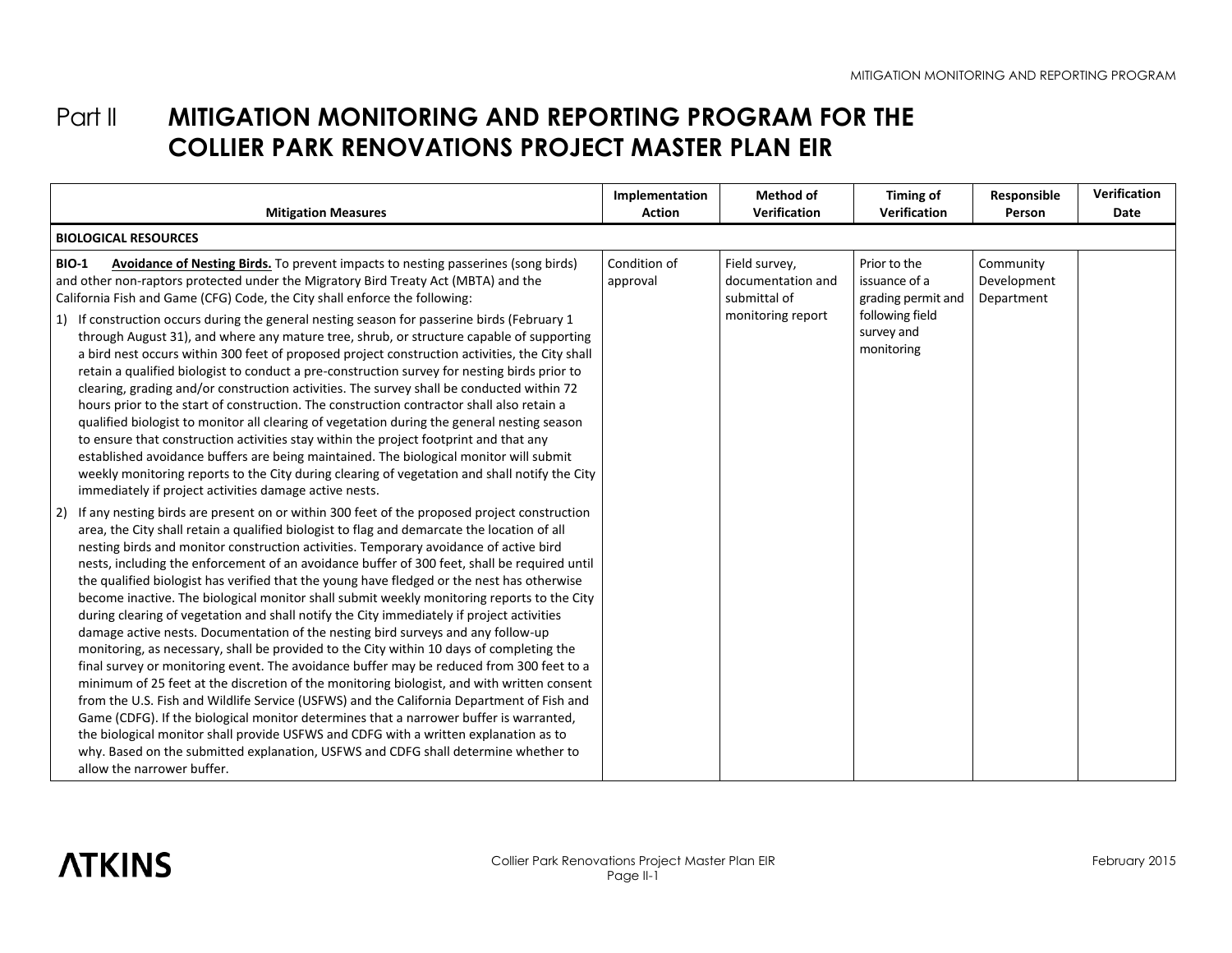| <b>Mitigation Measures</b>                                                                                                                                                                                                                                                                                                                                                                                                                                                                                                                                                                                                                                                                                                                                                                                                                                                                                                                                                                                                                                                                                                                                                                                                                                                                                                              | Implementation<br><b>Action</b> | <b>Method of</b><br>Verification                                        | <b>Timing of</b><br>Verification                                                                   | Responsible<br>Person                  | Verification<br>Date |
|-----------------------------------------------------------------------------------------------------------------------------------------------------------------------------------------------------------------------------------------------------------------------------------------------------------------------------------------------------------------------------------------------------------------------------------------------------------------------------------------------------------------------------------------------------------------------------------------------------------------------------------------------------------------------------------------------------------------------------------------------------------------------------------------------------------------------------------------------------------------------------------------------------------------------------------------------------------------------------------------------------------------------------------------------------------------------------------------------------------------------------------------------------------------------------------------------------------------------------------------------------------------------------------------------------------------------------------------|---------------------------------|-------------------------------------------------------------------------|----------------------------------------------------------------------------------------------------|----------------------------------------|----------------------|
| Avoidance of Nesting Raptors. To prevent impacts to nesting raptors protected<br><b>BIO-2</b><br>under the MBTA and CFG Code, the City shall enforce the following:<br>1) If construction occurs during the raptor nesting season (January 15 through July 31), and<br>where any mature tree or structure capable of supporting a raptor nest occurs within 500<br>feet of proposed project construction activities, the City shall retain a qualified biologist to<br>conduct a pre-construction survey for nesting raptors prior to clearing, grading and/or<br>construction activities. The survey shall be conducted within 72 hours prior to the start of<br>construction. The construction contractor shall also retain a qualified biologist to monitor<br>all clearing of vegetation during the raptor nesting season to ensure that construction<br>activities stay within the project footprint and that an established avoidance buffers are<br>being maintained. The biological monitor will submit weekly monitoring reports to the City<br>during clearing of vegetation and shall notify the City immediately if project activities<br>damage active nests.                                                                                                                                                              | Condition of<br>approval        | Field survey,<br>documentation and<br>submittal of<br>monitoring report | Prior to the<br>issuance of a<br>grading permit and<br>following field<br>survey and<br>monitoring | Community<br>Development<br>Department |                      |
| If any nesting raptors are present on or within 500 feet of the proposed project<br>2)<br>construction area, the City shall retain a qualified biologist to flag and demarcate the<br>location of all nesting raptors and monitor construction activities. Temporary avoidance of<br>active raptor nests, including the enforcement of an avoidance buffer of 500 feet, shall be<br>required until the qualified biologist has verified that the young have fledged or the nest<br>has otherwise become inactive. The biological monitor shall submit weekly monitoring<br>reports to the City during clearing of vegetation and shall notify the City immediately if<br>project activities damage active nests. Documentation of the raptor surveys and any<br>follow-up monitoring, as necessary, shall be provided to the City within 10 days of<br>completing the final survey or monitoring event. The avoidance buffer may be reduced at<br>the discretion of the monitoring biologist and with written consent from the USFWS and<br>CDFG. If the biological monitor determines that a narrower buffer is warranted, the<br>biological monitor shall provide USFWS and CDFG with a written explanation as to why.<br>Based on the submitted explanation, USFWS and CDFG shall determine whether to allow<br>the narrower buffer. |                                 |                                                                         |                                                                                                    |                                        |                      |
| <b>CULTURAL RESOURCES</b>                                                                                                                                                                                                                                                                                                                                                                                                                                                                                                                                                                                                                                                                                                                                                                                                                                                                                                                                                                                                                                                                                                                                                                                                                                                                                                               |                                 |                                                                         |                                                                                                    |                                        |                      |
| Historic American Landscape Survey. Historic American Landscape Survey (HALS)<br>CUL-1<br>Level II documentation of the Collier Park district (including all contributing structures and<br>landscape features) shall occur prior to the start of construction activities for any phase of the<br>proposed project. The HALS Level II documentation shall be prepared by a registered<br>landscape historian in accordance with the Secretary of Interior's Standards and Guidelines for<br>Architectural and Engineering Documentation and the National Park Service's HALS Guidelines.<br>In conformity with the HALS Level II standards, the documentation package shall include the<br>following three elements: 1) a narrative historical report; 2) large-format photographic<br>documentation; and 3) reproduction of select existing drawings.                                                                                                                                                                                                                                                                                                                                                                                                                                                                                  | Condition of<br>approval        | Submittal of HALS<br>documentation<br>package                           | Prior to the<br>issuance of a<br>grading permit                                                    | Community<br>Development<br>Department |                      |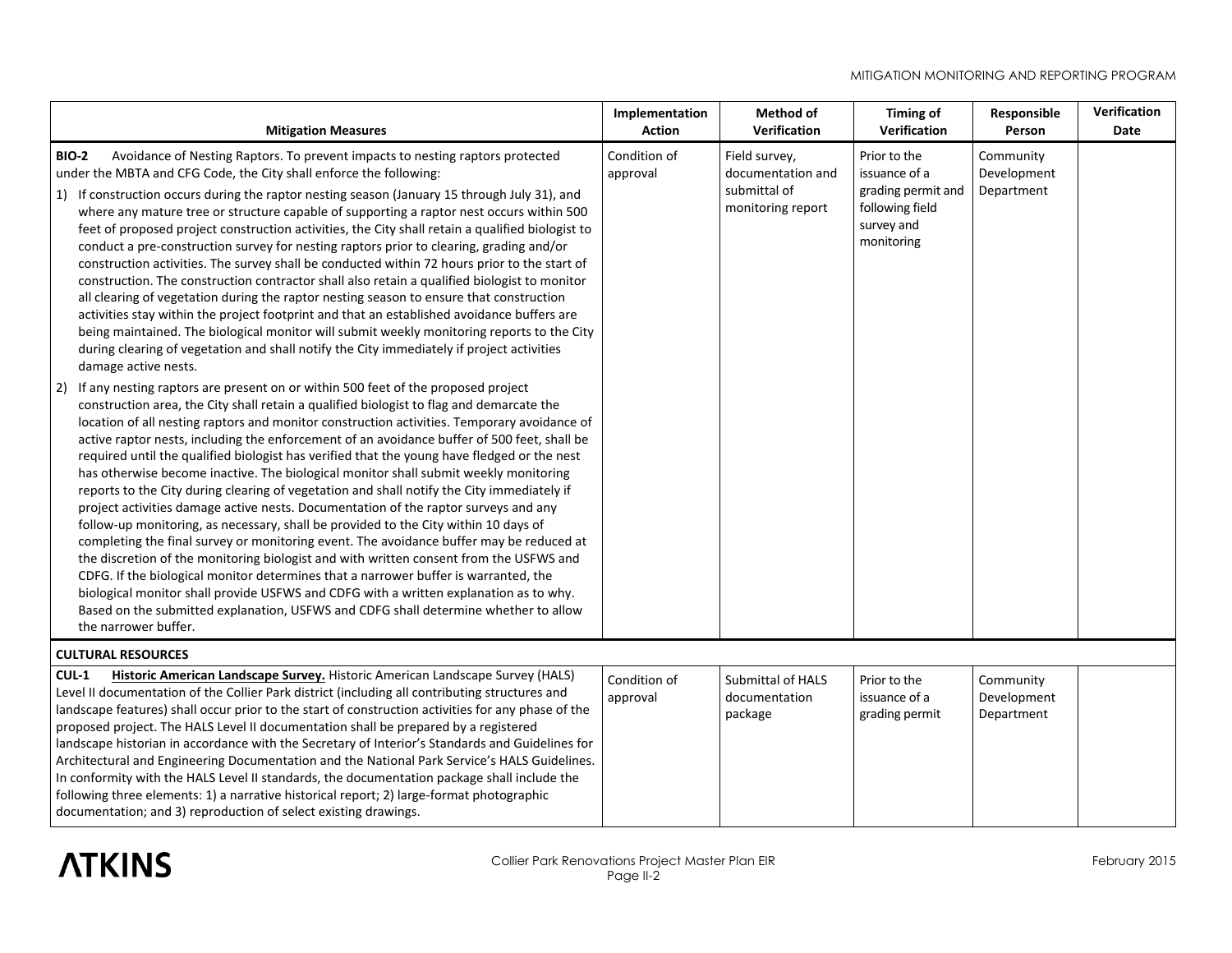| <b>Mitigation Measures</b>                                                                                                                                                                                                                                                                                                                                                                                                                                                                                                                                                                                                                                                                                                                                                                                                                                                                                                                                                                                                                        | Implementation<br><b>Action</b> | <b>Method of</b><br>Verification                                                                                                                                                 | Timing of<br>Verification                                                                                                     | Responsible<br>Person                  | Verification<br>Date |
|---------------------------------------------------------------------------------------------------------------------------------------------------------------------------------------------------------------------------------------------------------------------------------------------------------------------------------------------------------------------------------------------------------------------------------------------------------------------------------------------------------------------------------------------------------------------------------------------------------------------------------------------------------------------------------------------------------------------------------------------------------------------------------------------------------------------------------------------------------------------------------------------------------------------------------------------------------------------------------------------------------------------------------------------------|---------------------------------|----------------------------------------------------------------------------------------------------------------------------------------------------------------------------------|-------------------------------------------------------------------------------------------------------------------------------|----------------------------------------|----------------------|
| CUL-2<br>Preservation Measures. The City shall implement the following two preservation<br>measures:<br>1) Preservation of the undamaged portions of the original roof frame and tiles in the<br>reconstruction of the drinking fountain.<br>Placement of interpretive signage throughout the park that conveys a brief history of<br>2)<br>Collier Park, its role and historical significance in the development of the City of La Mesa.<br>At a minimum, signs shall be placed at the Spring House, current location of the drinking<br>fountain, the former location of the stone bridge and water feature east of the Spring<br>House, and in the general locale of the Panhandle and History Hill areas. Signs that include<br>historic photographs shall be placed at a vantage point that provides direct observation of<br>the view depicted.                                                                                                                                                                                             | Condition of<br>approval        | Submittal of<br>documentation<br>identifying<br>compliance with<br>three or more of the<br>listed measures                                                                       | Prior to the<br>issuance of a<br>grading permit                                                                               | Community<br>Development<br>Department |                      |
| CUL-3<br>Archaeological and Native American Monitoring. An archaeological monitor and<br>Native American monitor shall be present during all ground-disturbing activities in previously<br>undisturbed soils. If an artifact is encountered, all operations in the area where the artifact<br>was found shall be suspended immediately, the City shall be notified, and a qualified<br>archaeologist and/or Native American monitor shall be retained by the City to evaluate the<br>significance of the find; to salvage, record, clean, and curate significant artifact(s); and to<br>document the find in accordance with current professional archaeological standards. Within<br>30 days of completion of ground-disturbing activities, either a letter signed by the<br>archaeological and Native American monitors stating that no artifacts were found or, if<br>artifacts were found, a report prepared by the qualified archaeologist and Native American<br>monitor documenting the mitigation program shall be submitted to the City. | Condition of<br>approval        | Submittal of a<br>negative findings<br>report or an artifact-<br>recovery mitigation<br>program report from<br>the monitoring<br>archaeologist and<br>Native American<br>monitor | During<br>construction;<br>report to be<br>submitted within<br>30 days of<br>completion of<br>ground disturbing<br>activities | Community<br>Development<br>Department |                      |
| CUL-4<br>Paleontological Monitoring. A paleontological monitor shall be present during all<br>initial cutting, grading, or excavation of previously undisturbed substratum. If a fossil of<br>greater than 12 inches in any dimension (including circumference) is encountered, all<br>operations in the area where the fossil was found shall be suspended immediately, the City<br>shall be notified, and a qualified paleontologist shall be retained by the City to evaluate the<br>significance of the find; to salvage, record, clean, and curate significant fossil(s); and to<br>document the find in accordance with current professional paleontological standards. Within<br>30 days of completion of ground-disturbing activities, either a letter signed by the<br>paleontological monitor stating that no fossils were found or, if fossils were found, a report<br>prepared by the qualified paleontologist documenting the mitigation program shall be<br>submitted to the City.                                                  | Condition of<br>approval        | Submittal of a<br>negative findings<br>report or a fossil<br>recovery mitigation<br>program report from<br>the monitoring<br>paleontologist                                      | During<br>construction;<br>report to be<br>submitted within<br>30 days of<br>completion of<br>ground disturbing<br>activities | Community<br>Development<br>Department |                      |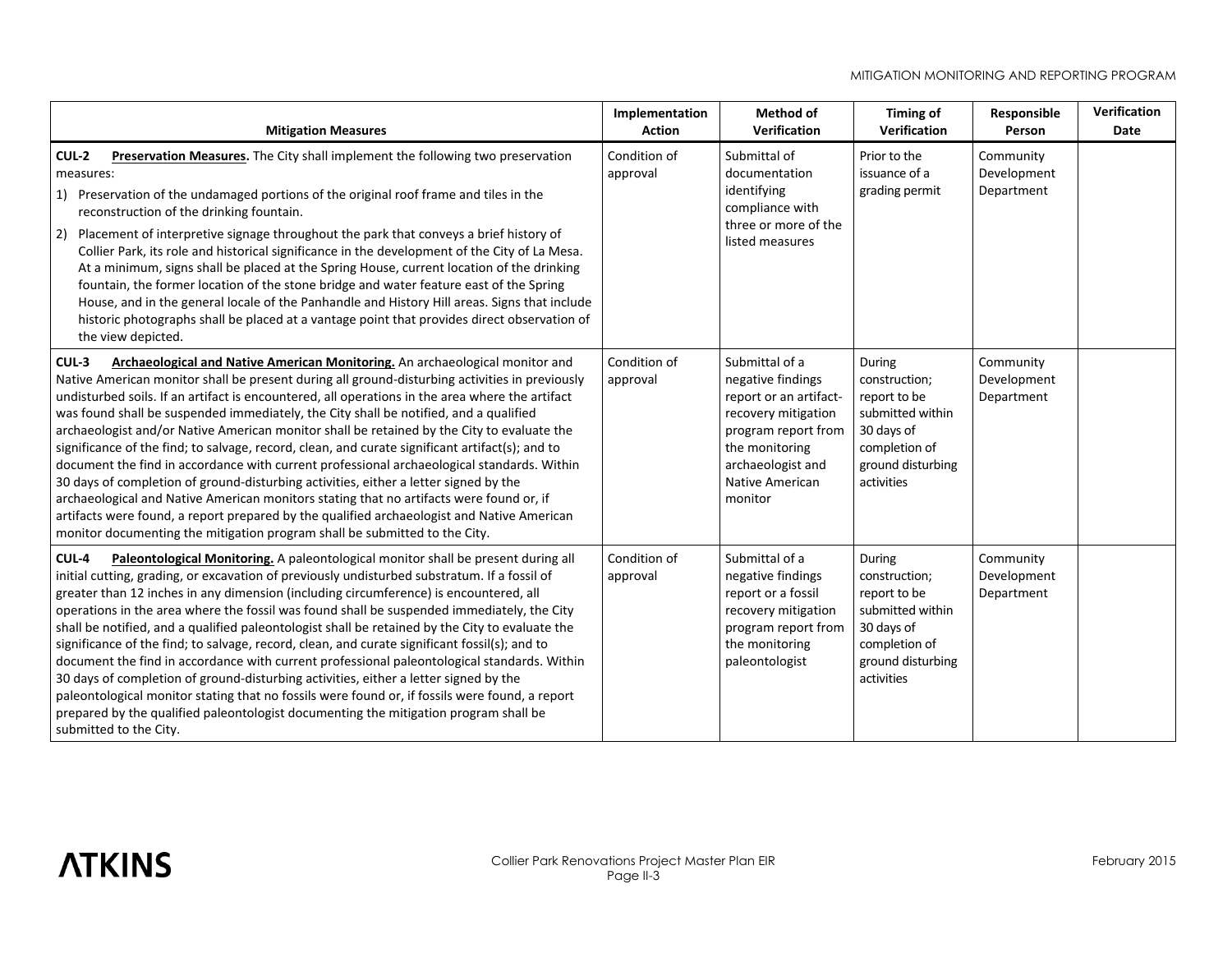| <b>Mitigation Measures</b>                                                                                                                                                                                                                                                                                                                                                                                                                                                                                                                                                                                        | Implementation<br><b>Action</b> | Method of<br><b>Verification</b>     | <b>Timing of</b><br><b>Verification</b>                                                                    | Responsible<br>Person | Verification<br>Date |  |  |  |
|-------------------------------------------------------------------------------------------------------------------------------------------------------------------------------------------------------------------------------------------------------------------------------------------------------------------------------------------------------------------------------------------------------------------------------------------------------------------------------------------------------------------------------------------------------------------------------------------------------------------|---------------------------------|--------------------------------------|------------------------------------------------------------------------------------------------------------|-----------------------|----------------------|--|--|--|
| <b>GEOLOGY AND SOILS</b>                                                                                                                                                                                                                                                                                                                                                                                                                                                                                                                                                                                          |                                 |                                      |                                                                                                            |                       |                      |  |  |  |
| Preliminary Grading Recommendations. Remedial grading of the project site shall<br>GEO-1<br>be conducted in accordance with the following preliminary grading recommendations, as<br>provided in the Preliminary Geotechnical Investigation (Geocon Incorporated 2010):<br>1) A pre-construction conference with the owner, contractor, civil engineer, and soil engineer                                                                                                                                                                                                                                         | Condition of<br>approval        | Plan check and field<br>verification | Prior to issuance of<br>a grading permit<br>for any phase of<br>the project; during<br>remedial grading of | <b>City Engineer</b>  |                      |  |  |  |
| in attendance shall be held at the site prior to the beginning of grading operations. Special<br>soil handling requirements shall be discussed at that time.                                                                                                                                                                                                                                                                                                                                                                                                                                                      |                                 |                                      | the project site                                                                                           |                       |                      |  |  |  |
| Earthwork shall be observed and compacted fill shall be tested by a geotechnical<br>2)<br>engineering consultant.                                                                                                                                                                                                                                                                                                                                                                                                                                                                                                 |                                 |                                      |                                                                                                            |                       |                      |  |  |  |
| Grading of the site shall commence with the removal of existing improvements from the<br>3)<br>areas to be graded. Deleterious debris and unacceptable contaminated soil (if<br>encountered) shall be exported from the site and shall not be mixed with the fill soil.<br>Existing underground improvements within the proposed building areas shall be removed<br>and the resulting depressions properly backfilled in accordance with the procedures<br>described in the recommended grading specifications (refer to Appendix C of the<br>Preliminary Geotechnical Investigation [Geocon Incorporated 2010]). |                                 |                                      |                                                                                                            |                       |                      |  |  |  |
| Topsoil and highly weathered or decomposed formational rock material (if encountered)<br>4)<br>shall be removed to expose firm formational rock materials. The actual depth of removal<br>shall be evaluated by a geotechnical engineering consultant during the grading operations.<br>In addition, the existing formational rock material shall be undercut at least three feet and<br>replaced with compacted fill. The undercuts shall facilitate trenching/landscaping at the<br>planned finish grade.                                                                                                       |                                 |                                      |                                                                                                            |                       |                      |  |  |  |
| Roadways and utility areas underlain by hard rock units at grade shall be undercut a<br>5)<br>minimum of eight feet for the areas inside of the public right-of-way (including joint utility<br>structures and sidewalk areas). The undercut zone shall include the areas within one foot<br>of the lowest utility or drain line.                                                                                                                                                                                                                                                                                 |                                 |                                      |                                                                                                            |                       |                      |  |  |  |
| The existing upper four feet of undocumented fill within the area of planned structures or<br>6)<br>flatwork improvements shall be removed and replaced with compacted fill. The actual<br>depth of removal shall be evaluated by a geotechnical engineering consultant during<br>grading operations. A deeper removal may be determined subsequent to performing the<br>supplemental geotechnical investigation. Prior to the placement of compacted fill, the<br>exposed ground surface shall be scarified where possible, moisture conditioned as<br>necessary, and properly compacted.                        |                                 |                                      |                                                                                                            |                       |                      |  |  |  |
| The bottom of the excavations shall be scarified to a depth of at least eight inches where<br>7)<br>possible, moisture conditioned as necessary, and properly compacted. To the extent<br>practical, excavated soils with an Expansion Index greater than 50 shall be kept at least                                                                                                                                                                                                                                                                                                                               |                                 |                                      |                                                                                                            |                       |                      |  |  |  |

## **ATKINS**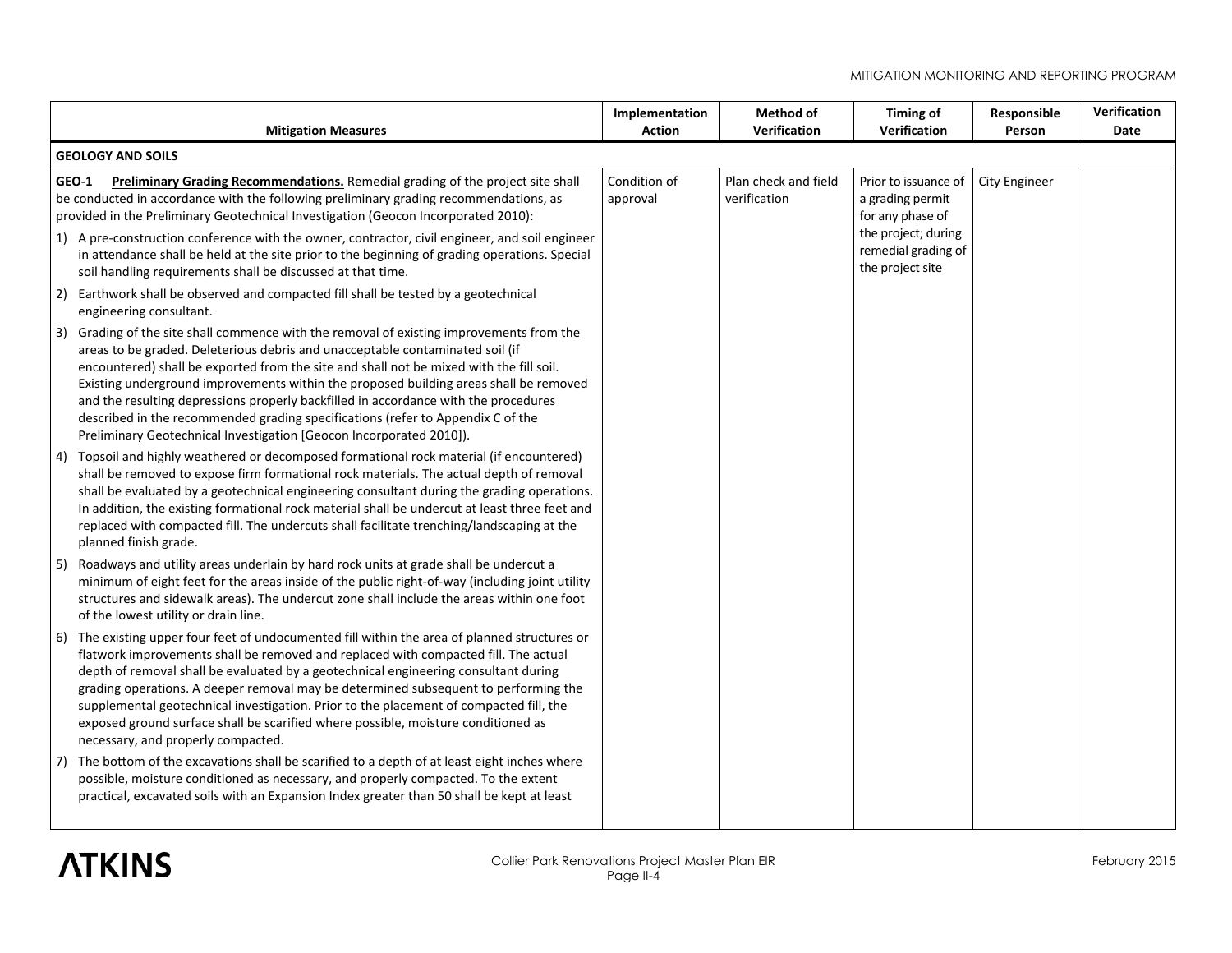|       | <b>Mitigation Measures</b>                                                                                                                                                                                                                                                                                                                                                                                                                                                                                                                                                                                                                                                                                     | Implementation<br><b>Action</b> | <b>Method of</b><br>Verification     | <b>Timing of</b><br>Verification                                            | Responsible<br>Person | Verification<br>Date |
|-------|----------------------------------------------------------------------------------------------------------------------------------------------------------------------------------------------------------------------------------------------------------------------------------------------------------------------------------------------------------------------------------------------------------------------------------------------------------------------------------------------------------------------------------------------------------------------------------------------------------------------------------------------------------------------------------------------------------------|---------------------------------|--------------------------------------|-----------------------------------------------------------------------------|-----------------------|----------------------|
| 8)    | three to four feet below finish grades in areas of structural fill. Sheet-graded pads shall be<br>capped with at least six feet of low expansive soil to accommodate minor regarding.<br>If the remedial grading is limited due to the presence of utility lines or boundary<br>conditions, partial removal and recompaction along with other corrective measures shall<br>be implemented to accommodate the potential settlement. A geotechnical engineering<br>consultant shall be contacted if this issue exists.                                                                                                                                                                                           |                                 |                                      |                                                                             |                       |                      |
| 9)    | The site shall be brought to final grade elevations with structural fill. Excavated soil<br>generally free of deleterious debris shall be placed as fill and compacted in layers to the<br>design finish grade elevations. Fill and backfill soil shall be placed in horizontal loose layers<br>approximately six to eight inches thick, moisture conditioned as necessary, and compacted<br>to a dry density of at least 90 percent of the laboratory maximum dry density near to<br>slightly above optimum moisture content as determined by ASTM D 1557. Rock greater<br>than one foot in maximum dimension shall not be placed within three feet of finish grades<br>or one foot of the deepest utilities. |                                 |                                      |                                                                             |                       |                      |
|       | 10) Import fill shall consist of granular material with a "very low" to "low" expansion potential<br>(Expansion Index of 50 or less) free of deleterious material or stones larger than three<br>inches and shall be properly compacted as described in the recommended grading<br>specifications (refer to Appendix C of the Preliminary Geotechnical Investigation [Geocon]<br>Incorporated 2010]). A geotechnical engineering consultant shall be notified of the import<br>soil source and authorized to perform laboratory testing of import soil prior to its arrival at<br>the site to evaluate its suitability as fill material.                                                                       |                                 |                                      |                                                                             |                       |                      |
| GEO-2 | Design Level Geotechnical Investigation. Prior to the approval of the grading permit<br>for each phase of the project, a design-level geotechnical investigation pursuant to Section<br>J104 of the California Building Code shall be conducted by a qualified geotechnical consultant<br>based on project grading plans. The geotechnical investigation shall include laboratory testing<br>of onsite soils. If necessary, the geotechnical consultant shall identify and recommend more<br>detailed grading recommendations to be implemented during grading of the project site. Any<br>recommendations made by the geotechnical consultant shall be incorporated into the final<br>grading plans.          | Condition of<br>approval        | Plan check and field<br>verification | Prior to issuance of<br>a grading permit<br>for any phase of<br>the project | City Engineer         |                      |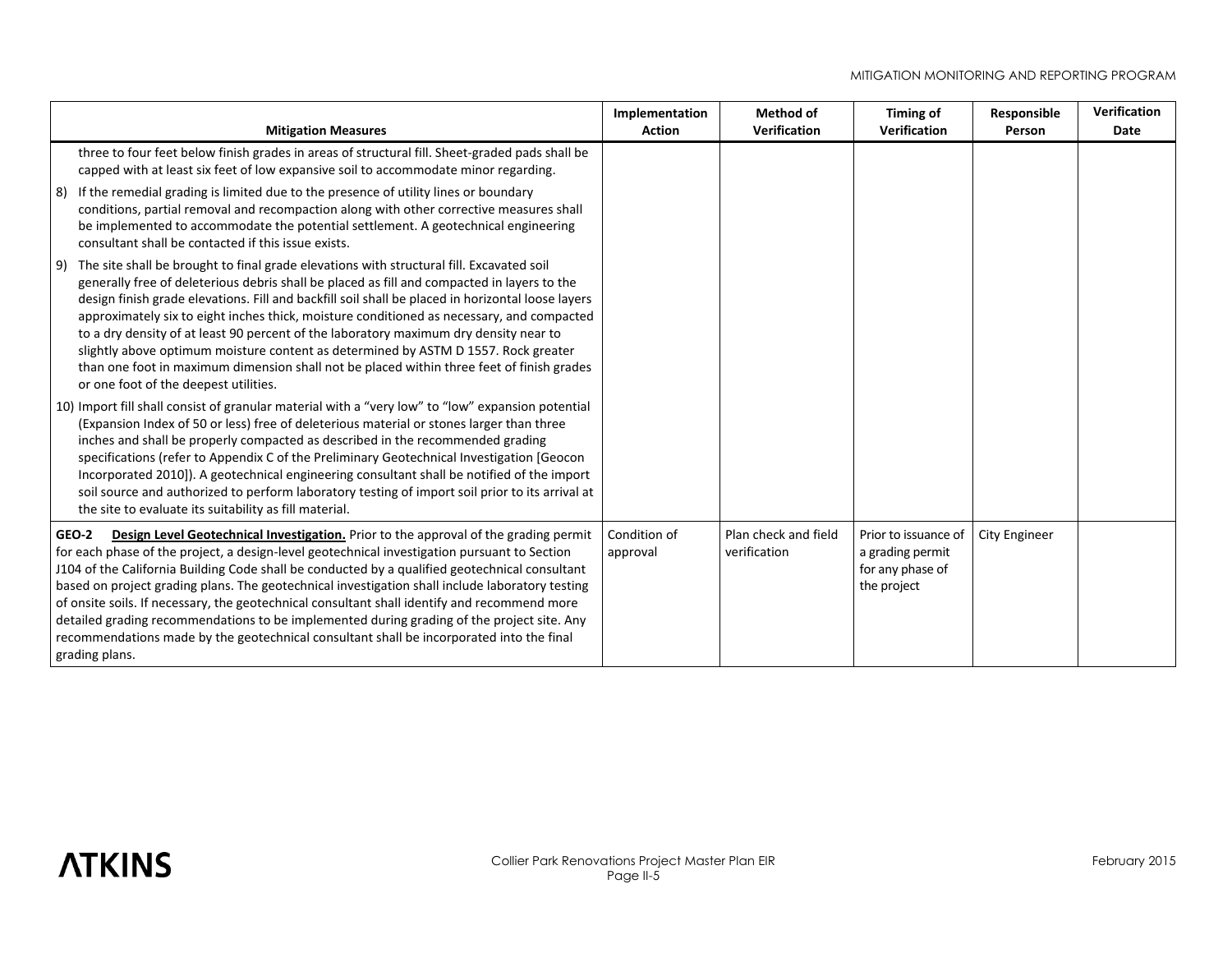| <b>Mitigation Measures</b>                                                                                                                                                                                                                                                                                                                                                                                                                                                                                                                                                        | Implementation<br><b>Action</b> | Method of<br>Verification                                    | <b>Timing of</b><br>Verification                             | Responsible<br>Person                                  | Verification<br>Date |  |  |  |
|-----------------------------------------------------------------------------------------------------------------------------------------------------------------------------------------------------------------------------------------------------------------------------------------------------------------------------------------------------------------------------------------------------------------------------------------------------------------------------------------------------------------------------------------------------------------------------------|---------------------------------|--------------------------------------------------------------|--------------------------------------------------------------|--------------------------------------------------------|----------------------|--|--|--|
| <b>NOISE</b>                                                                                                                                                                                                                                                                                                                                                                                                                                                                                                                                                                      |                                 |                                                              |                                                              |                                                        |                      |  |  |  |
| Limit Hours of Use. Consistent with Section 9.08.140 of the La Mesa Municipal Code,<br>NOI-1<br>Collier Park shall be closed between the hours of 10:00 p.m. and 6:00 a.m. Additionally, events<br>at the Collier Club House outdoor event area shall be limited to the hours between 7:00 a.m.<br>and 10:00 p.m.                                                                                                                                                                                                                                                                 | Condition of<br>approval        | Plan check and field<br>verification                         | Prior to the<br>issuance of a<br>certificate of<br>occupancy | Community<br>Development<br>Department                 |                      |  |  |  |
| <b>NOI-2</b><br>Event Capacity Limitations. Active events at the Collier Club House outdoor event<br>area, such as concerts, shall be limited to a maximum of 100 guests during daytime hours<br>between 7:00 a.m. and 7:00 p.m., and a maximum of 25 guests in the evening hours between<br>7:00 p.m. and 10:00 p.m. Events with up to 50 guests may be permitted between 7:00 p.m.<br>and 10:00 p.m., subject to approval by the City, provided that the event is a quiet, intimate<br>event similar to events hosted at the proposed amphitheater, such as a wedding ceremony. | Condition of<br>approval        | Submittal of permit<br>applications for<br>individual events | Ongoing during<br>operation                                  | Community<br>Services<br><b>Facilities</b><br>Division |                      |  |  |  |
| Facility Rental Agreement. Events at Collier Club House outdoor event area shall<br>NOI-3<br>require a Rental Agreement between the event host and the City of La Mesa. The Rental<br>Agreement shall include a security deposit that incorporates compliance with the City's Noise<br>Ordinance. At a minimum, the Rental Agreement shall include the following rules to limit<br>noise:                                                                                                                                                                                         | Condition of<br>approval        | Plan check and field<br>verification                         | Prior to the<br>issuance of a<br>certificate of<br>occupancy | Community<br>Development<br>Department                 |                      |  |  |  |
| 1) The host must demonstrate that a permit for operation of any sound amplifying<br>equipment has been obtained;                                                                                                                                                                                                                                                                                                                                                                                                                                                                  |                                 |                                                              |                                                              |                                                        |                      |  |  |  |
| Event capacities will be consistent with the limitations established in mitigation measure<br>2)<br>Noi-2;                                                                                                                                                                                                                                                                                                                                                                                                                                                                        |                                 |                                                              |                                                              |                                                        |                      |  |  |  |
| Evening events will incorporate signage or verbal reminders for guests to be respectful of<br>3)<br>surrounding residents;                                                                                                                                                                                                                                                                                                                                                                                                                                                        |                                 |                                                              |                                                              |                                                        |                      |  |  |  |
| 4) Security deposit will be forfeited if noise complaints are received from more than one<br>adjacent residence; and                                                                                                                                                                                                                                                                                                                                                                                                                                                              |                                 |                                                              |                                                              |                                                        |                      |  |  |  |
| Any other rules the City deems appropriate based on the nature of the proposed event.<br>5)<br>Depending on the size and scope of the event, the host may be required to meet with the<br>City to discuss event details and conditions prior to the event. Such events would include,<br>but not limited to, concerts and performances.                                                                                                                                                                                                                                           |                                 |                                                              |                                                              |                                                        |                      |  |  |  |
| If the event is found to be out of compliance with any section of the City Noise Ordinance or<br>Rental Agreement, including noise level limits, the event shall be shut down immediately, and<br>the host's security deposit shall be forfeited.                                                                                                                                                                                                                                                                                                                                 |                                 |                                                              |                                                              |                                                        |                      |  |  |  |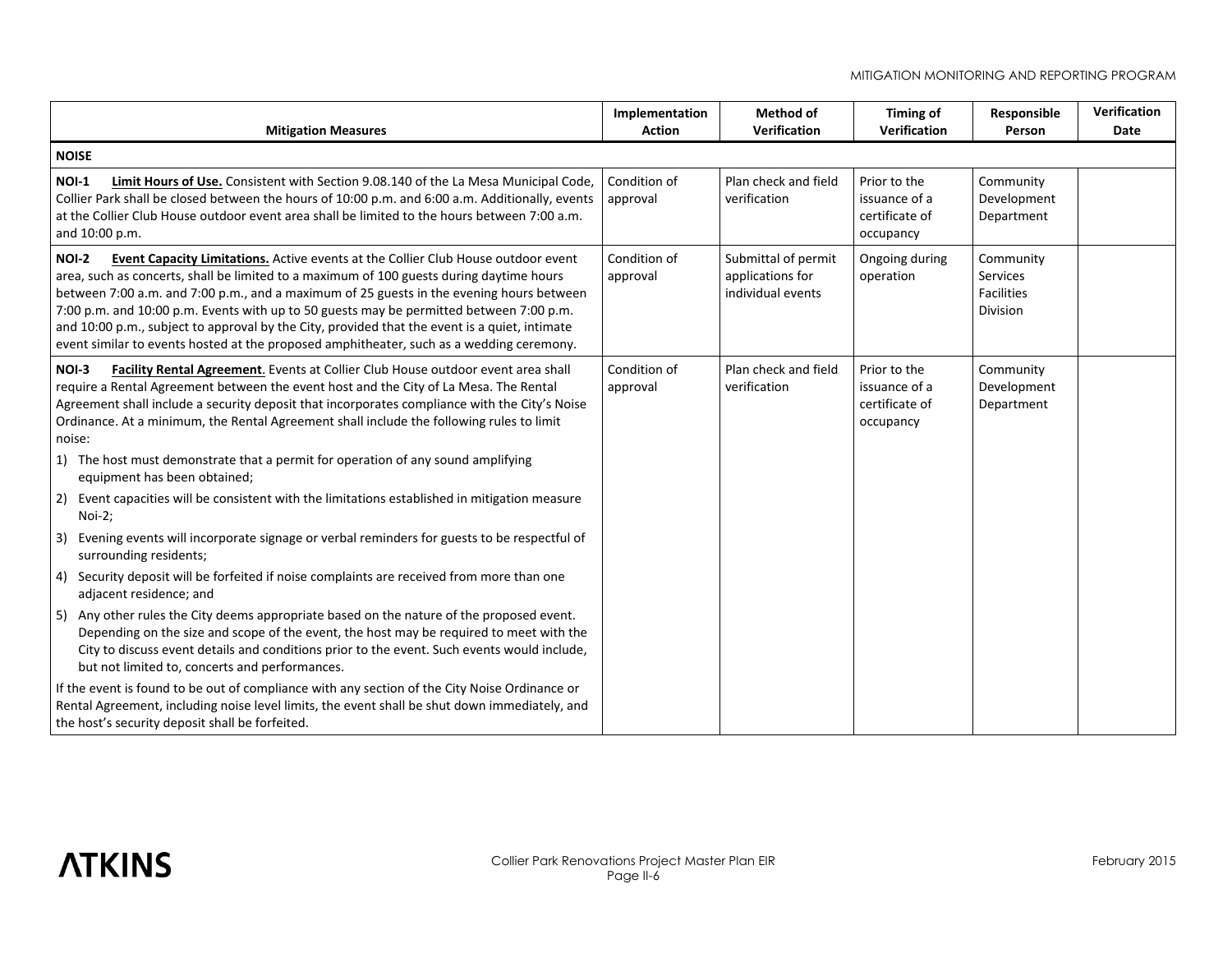| <b>Mitigation Measures</b>                                                                                                                                                                                                                                                                                                                                                                                                                                                                                                                                                                                                                                                                                                                                                                                                                                                                                           | Implementation<br><b>Action</b> | <b>Method of</b><br><b>Verification</b>                                                                                | <b>Timing of</b><br><b>Verification</b>                            | Responsible<br>Person                  | <b>Verification</b><br>Date |
|----------------------------------------------------------------------------------------------------------------------------------------------------------------------------------------------------------------------------------------------------------------------------------------------------------------------------------------------------------------------------------------------------------------------------------------------------------------------------------------------------------------------------------------------------------------------------------------------------------------------------------------------------------------------------------------------------------------------------------------------------------------------------------------------------------------------------------------------------------------------------------------------------------------------|---------------------------------|------------------------------------------------------------------------------------------------------------------------|--------------------------------------------------------------------|----------------------------------------|-----------------------------|
| <b>Construction Notification.</b> The construction contractor shall provide written<br>NOI-4<br>notification to the four dental offices located to the south of Collier Park at least three weeks<br>prior to the start of construction activities within 200 feet of these offices, informing them of<br>the estimated start date and duration of daytime vibration-generating construction activities.<br>This notification shall include a warning about the potential impacts related to vibration-<br>sensitive equipment. The City shall provide a phone number for the affected businesses to call<br>if they have vibration-sensitive equipment on their sites. If additional business licenses are<br>issued for businesses with vibration-sensitive operations within 200 feet of Collier Park prior to<br>completion of construction, written notification shall be provided to these businesses as well. | Condition of<br>approval        | Submittal of<br>documentation<br>demonstrating the<br>timing and content of<br>letters sent to the<br>affected offices | Three weeks prior<br>to the start of<br>construction<br>activities | Community<br>Development<br>Department |                             |
| Vibration Best Management Practices. For construction activities within 200 feet of<br>NOI-5<br>the four dental offices to the south of Collier Park, the construction contractor shall implement<br>the following measures during construction:<br>Construction activities that have the potential to generate high vibration levels at<br>1)<br>identified businesses with vibration-sensitive operations shall be scheduled during times<br>that would have the least impact on nearby land uses. This could include restricting<br>construction activities in the areas of potential impact to the early and late hours of the<br>work day, such as from 8:00 a.m. to 10:00 a.m. or from 4:00 p.m. to 6:00 p.m., Monday<br>through Friday.                                                                                                                                                                       | Condition of<br>approval        | Plan check and field<br>verification                                                                                   | During<br>construction                                             | Community<br>Development<br>Department |                             |
| Stationary sources, such as temporary generators, shall be located as far from nearby<br>2)<br>vibration-sensitive receptors as possible.                                                                                                                                                                                                                                                                                                                                                                                                                                                                                                                                                                                                                                                                                                                                                                            |                                 |                                                                                                                        |                                                                    |                                        |                             |
| Trucks shall be prohibited from idling along streets serving the construction site where<br>3)<br>businesses with vibration-sensitive operations are located.                                                                                                                                                                                                                                                                                                                                                                                                                                                                                                                                                                                                                                                                                                                                                        |                                 |                                                                                                                        |                                                                    |                                        |                             |
| If additional licenses are issued for businesses with vibration-sensitive operations within 200<br>feet of Collier Park prior to completion of construction, the vibration best management<br>practices listed above shall be implemented for those businesses as well.                                                                                                                                                                                                                                                                                                                                                                                                                                                                                                                                                                                                                                              |                                 |                                                                                                                        |                                                                    |                                        |                             |